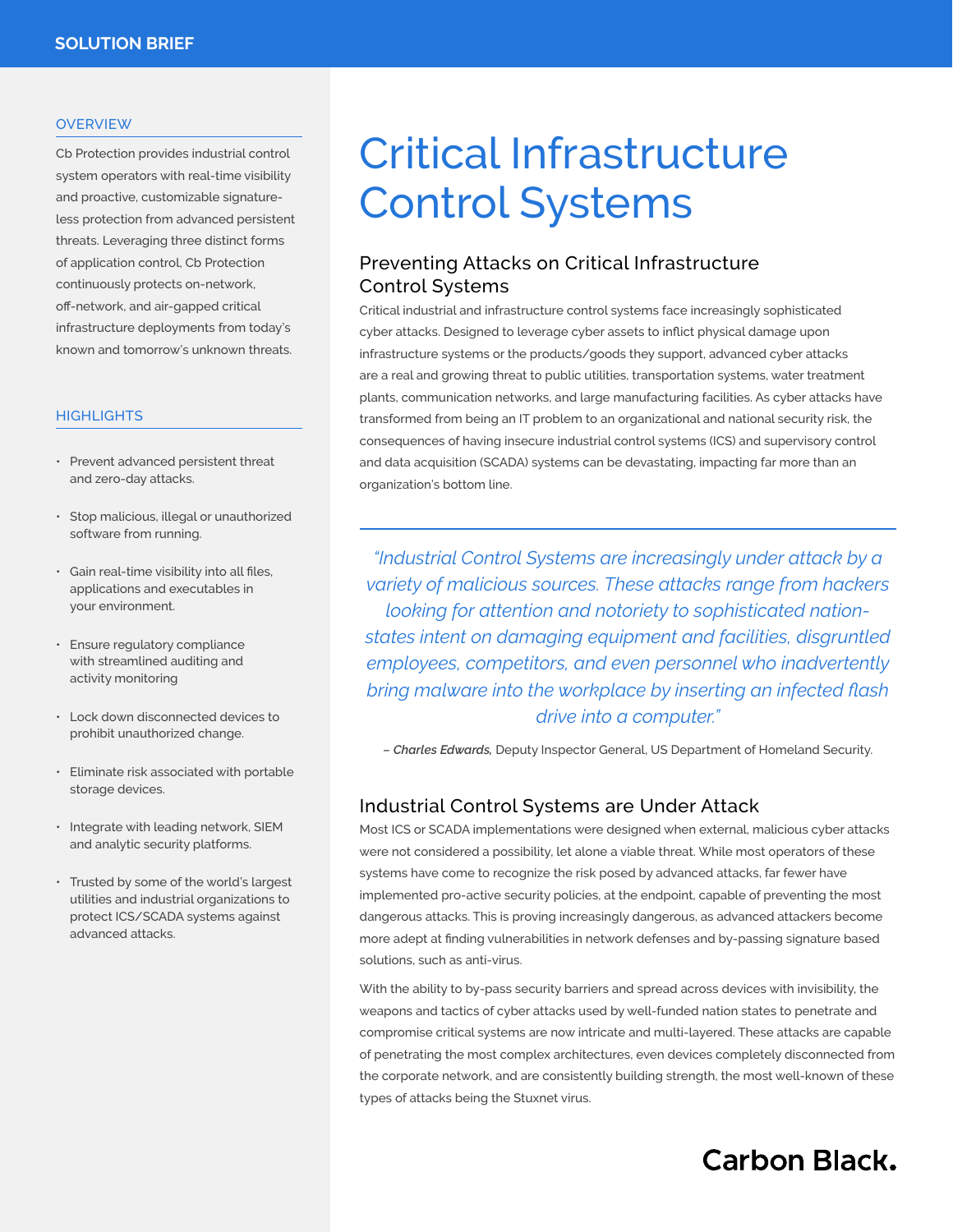#### Looking Deeper into Recent Control System Attacks

In December 2015 hackers caused an outage at a Ukranian power plant that impacted 700,000 customers by targeting the plant's SCADA system. It was also recently disclosed that at least two US airports had fallen victim to an advanced malware attack through a phishing attack directed at aviation personnel. Around the same time, the Department of Homeland Security announced it was investigating a string of Havex Trojan attacks that had used phishing and software vendor updates to target oil and gas companies in the United States and Europe. Earlier in 2014, the US Department of Justice indicted five Chinese military officials on charges of hacking into US critical infrastructure systems. While these are just a few examples of how attackers are adopting increasingly complex techniques to infiltrate and attack critical systems, they showcase why it is increasingly important that critical infrastructure operators both deploy pro-active and customizable prevention capabilities and build out rapid threat



detection and incident response capabilities that are able to stop and kill attacks in-motion, within seconds of detection.

Perhaps the best known attacks on critical infrastructure were the 2010 Stuxnet worm, used to attack programmable logic controllers (PLCs) in Iranian nuclear development facilities, and the 2012 Flame virus.

Typically injected into an environment through removable media and designed to propagate–without being detected–in "sneaker-net" environments, Stuxnet was the first virus designed to inflict sabotage on industrial processes by exploiting a specific type of industrial control system software. This allows it to target software commonly used in manufacturing, utilities, and even nuclear powered aircraft carriers. With the source code now in the public domain, it is widely acknowledged that the Stuxnet virus could be reconfigured or adapted to attack critical infrastructure targets in the US, Europe, and Japan.

#### Antivirus is no Protection against Advanced Threats

As recent attacks and numerous research reports have shown, antivirus technologies are ineffective at stopping advanced attacks like Stuxnet and Flame. This is because antivirus software is retroactive by design and depends upon a "blacklist" of known malware. In contrast, today's advanced attacks are well planned and often use customized zero-day malware that targets specific operators or control systems and is not recognized by antivirus solutions.

According to Lastline Labs, today's antivirus solutions are only capable of detecting 51% of new malware. Clearly, when it comes to critical infrastructure a 49% failure rate is unacceptable and antivirus does nothing to thwart the loading of legitimate, but unauthorized, software that could pose a risk to the environment. In addition, antivirus solutions have often proven difficult to effectively deploy on distributed control systems (DCSs), remote PLCs, and the human machine interfaces (HMIs) that manage critical systems. Because antivirus deployments on these systems require constant testing and updating to maintain, it can serve as a significant burden on the security operations teams tasked with their defense.